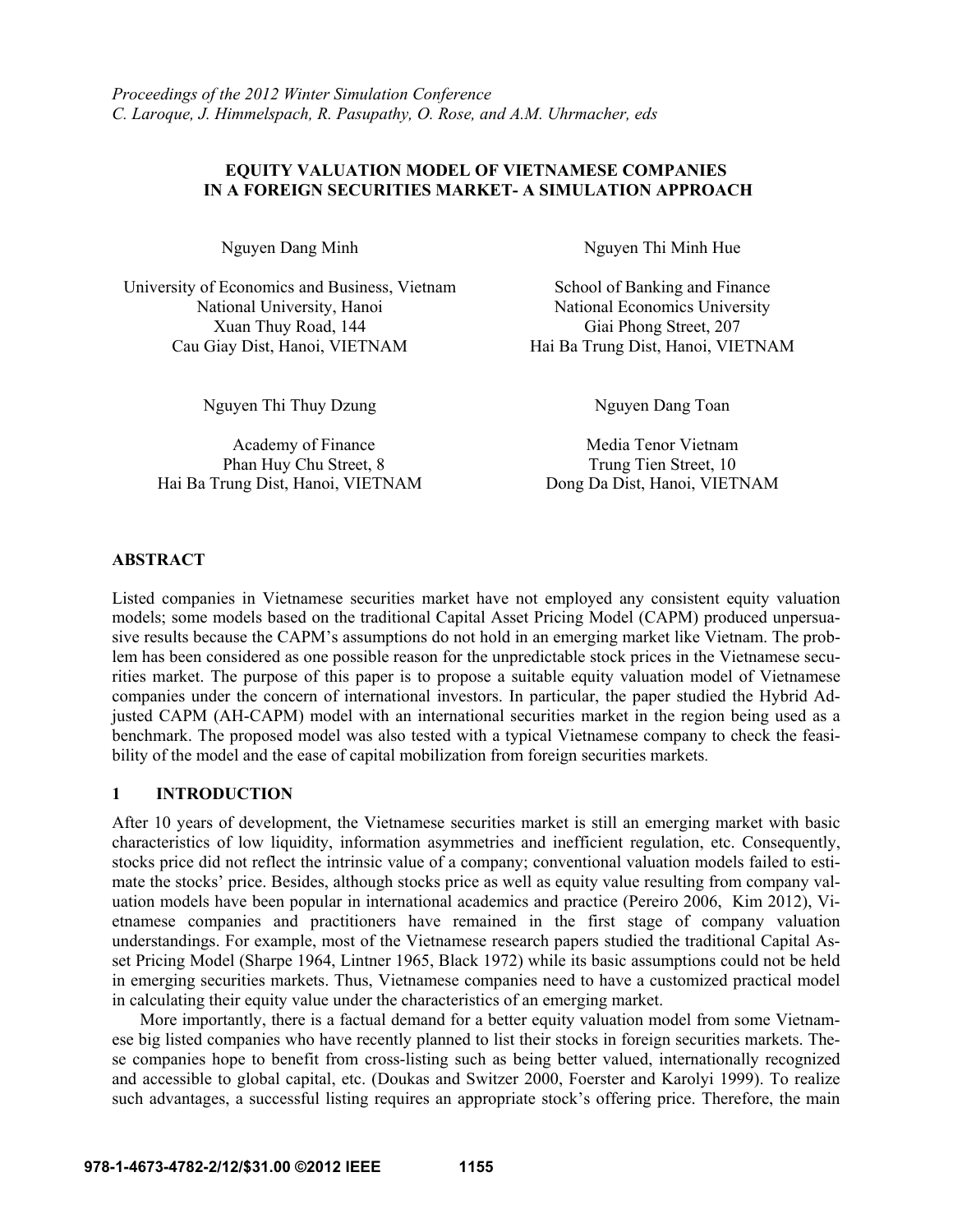purpose of this research is to propose an equity valuation model which possibly is used by big Vietnamese companies to estimate their stocks price in a foreign securities market. In addition, a gap between Vietnamese and the international literature on company valuation in emerging markets can also be bridged.

Pereiro (2002) introduced a company valuation model in emerging markets under a practical approach. The fundamental-based valuation method, named Discounted Cash Flow method (DCF), should be tailored to specific contexts. Therefore, the DCF method applied in equity valuation of emerging markets is customized in regard to two important components: (1) the cost of equity known as the discount rate and (2) the free cash flow to equity of the company.

In the first component, the measurement of the cost of equity has been introduced in two main theoretical strands such as CAPM-based models (Sharpe 1964, Lintner 1965, Black 1972, Obrien 1999, Godfrey and Espinosa 1996) and non-CAPM based models (Estrada 2000, Erb-Harvey-Viskanta 1996). Nevertheless, only the CAPM-based models were discussed in this research because the models have been developed to different versions so that a specific market possibly finds a suitable one. The first versionthe Global CAPM model (Obrien 1999) supposes that the world financial market is completely integrated, then geographic diversification makes unsystematic risk disappear. However, the implication of G-CAPM in the imperfect market is still controversial due to the existence of country risk. The second version- the Local CAPM (L-CAPM) is used when the markets are segmented (Pereiro 2002). Nonetheless, L-CAPM seems to double-count the country risk in the cost of equity (Godfrey and Espinosa 1996). To correct the risk's overestimation, Pereiro (2002) adds the  $(1 - R^2)$  factor in Adjusted L-CAPM (AL-CAPM) with  $R^2$ being the coefficient of determination of the regression between the volatility of the firm and the volatility of the market. To deal with the data quality problem as well as to capture both local and global factors, the Adjusted Hybrid CAPM-based model (AH-CAPM) (Pereiro 2002) is preferred to employ. This model uses US market as the benchmark to calculate the cost of equity in an emerging country.

$$
C_{E} = R_{FG} + R_{C} + B_{CLG} [B_{GG} (R_{MG} - R_{FG})] (1 - R^{2})
$$

With  $R_{FG}$  is the global risk-free rate;  $R_C$  is the country risk premium;  $B_{CLG}$  is the country beta;  $B_{GG}$  is the average unlevered beta of comparable companies quoting in the global market;  $R_{MG}$  is the global market return;  $R^2$  is the coefficient of determination of the regression between the equity volatility of the local market against the variation in country risk.

In emerging markets, equity valuation is still a controversial issue. The adjusted versions of CAPMbased method has been made based on the availability of local data and the degree of market integration (Javier et al. 2007). Pereiro (2005) showed that different CAPM-based versions including G-CAPM, L-CAPM, AH-CAPM were used in calculating the cost of equity in Argentina with benchmark being US securities market. Other research used CAPM methods to estimate the cost of equity based on local factors: Bruner and Chan (2002) used four CAPM-related models to estimate the cost of equity of large firms in Brazil, South Africa, Thailand, Malaysia and Poland; Kim (2012) considered and compared between CAPM methods to price assets in Korean stock market.

In this research, due to the similarity between Vietnam and researched countries Pereiro (2005), the AH-CAPM was studied to estimate the cost of equity of the large Vietnamese companies. However, the U.S. benchmark market seems irrelevant to Vietnam because the Vietnamese stocks market has not been integrated to the global market. Therefore, the AH-CAPM was adjusted by using regional market data (i.e a developed South East Asian stocks market) rather than global market data.

In the second component of projecting free cash flow to equity (FCFEs) for Vietnamese companies, our proposed model relied on business plan analyses, sale volume forecasts and inflation adjustments, etc. More importantly, the FCFEs were converted into the foreign currency of the chosen foreign securities market by suggested exchange rates. The foreign exchange rate has been considered uncertain in Vietnam because the Vietnamese government has not let the foreign exchange market float freely. Therefore, to project the FCFEs in a foreign currency, the exchange rate factor was simulated randomly through Monte Carlo simulation method within a specified range and probability distribution (Holtan 2002) with the support of Crystal Ball software.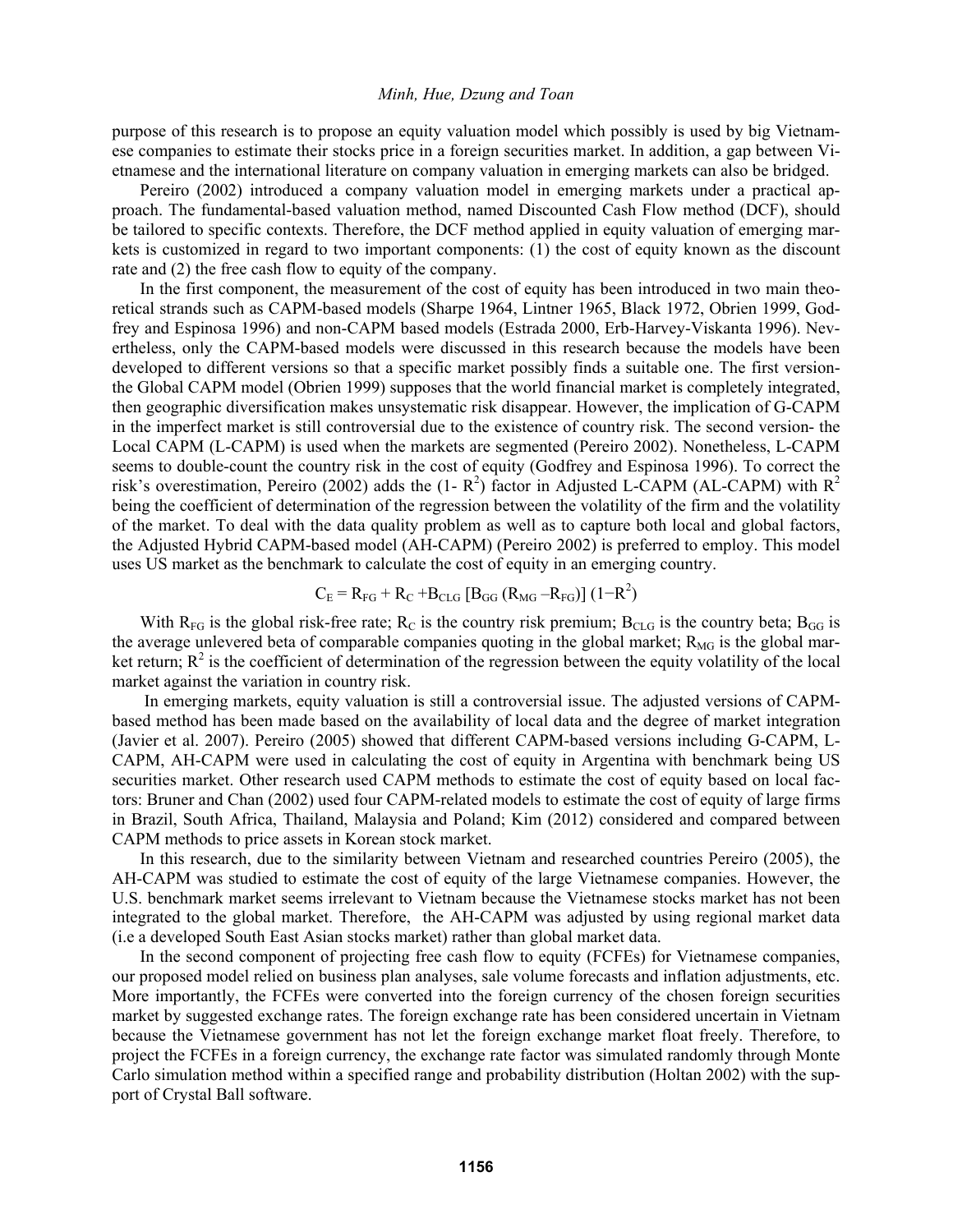In short, the paper aims to build a suitable model to estimate the equity values of Vietnamese companies denominated in a foreign currency. The study was done by discounting foreign currency-converted FCFEs with the cost of equity which was defined by the customized AH-CAPM model. The AH- CAPM model's customization and the simulation approach brought a new practical way in forecasting equity values as well as stock prices for Vietnamese practitioners and managers.

The paper is organized as follows. The research methodology and fundamentals of the Discounted Cash-flows model are presented in section 2 and 3. Results from discussions with financial experts are introduced in section 4. Finally, the model is proposed in section 5 and tested on a specific company in section 6.

# **2 RESEARCH METHODOLOGY**

The research methodology of this paper is shown in Figure 1:



Figure 1: Research Methodology Diagram

The research was developed with a combination of theoretical and practical approach:

- First, an academic model was studied from literature review.
- Second, discussions and interviews with financial experts and managers were held to obtain practical opinions and to construct the suitable valuation model under Vietnamese context.
- Third, Vietnamese equity valuation model was proposed on the basis of the academic and practical viewpoints.
- Fourth, the proposed model was confirmed again with the financial experts and managers.
- Fifth, the feasibility of the model was tested on a typical Vietnamese company in a foreign developed securities market in South East Asia (i.e Singapore Exchange market).
- Sixth, general revision was carried out to conclude the study.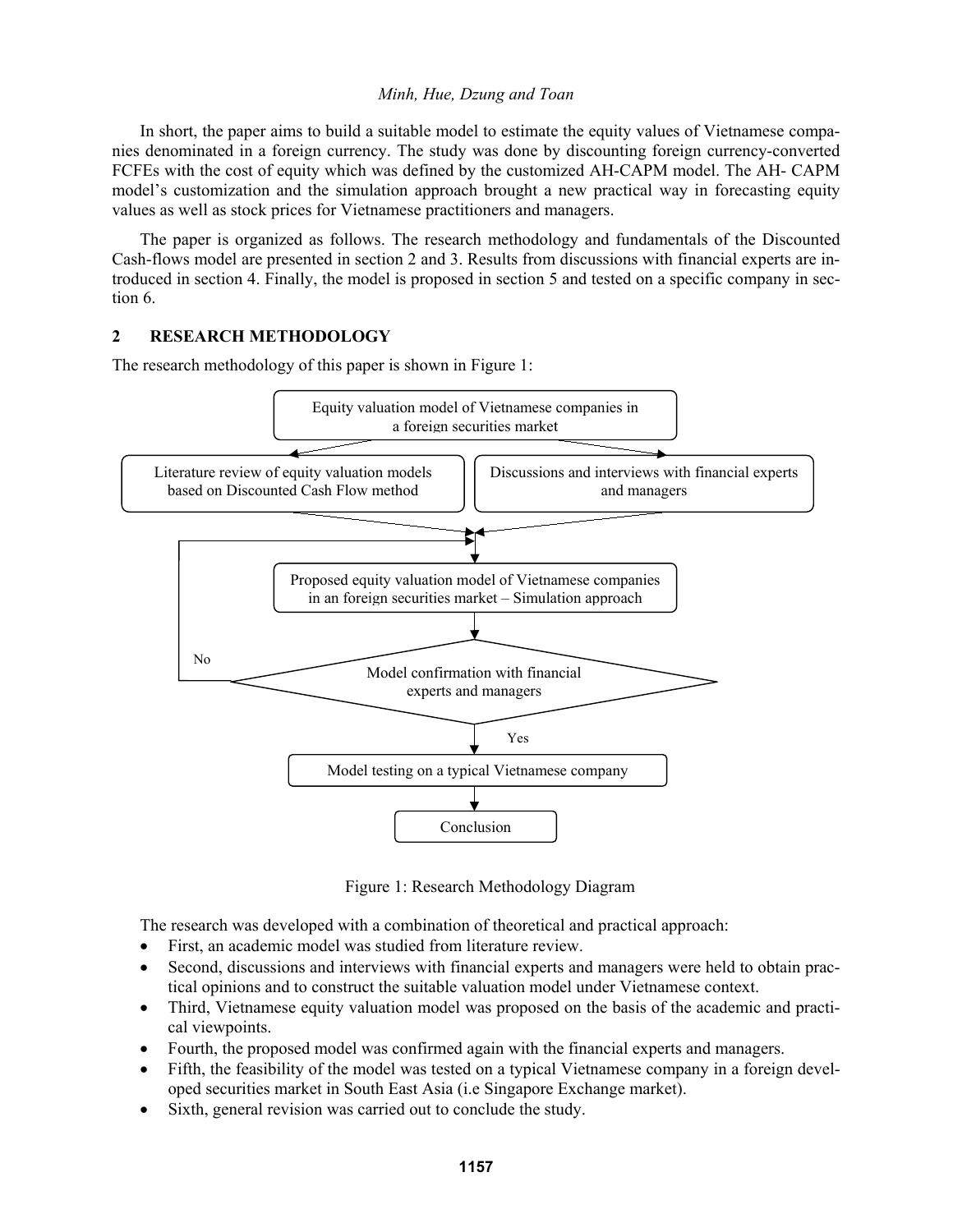# **3 DISCOUNTED CASH FLOW METHOD**

DCF method is very popular in finance text book (Arnold 2007, Reilly and Brown 2008). In this method, value of equity is determined by the present value of expected cash-flows to equity.

Figure 2 illustrates three major steps to derive this value.

- Step 1: Estimate cost of equity (k) that reflects shareholders' risk.
- Step 2: Model free cash flows to equity (FCFEs). These cash-flows comprise (i) cash-flows generated in short and medium term (planning period) and (ii) cash-flows generated after planning period to infinity (terminal value- TV).
- Step 3: Discount the projected cash-flow by the cost of equity to compute equity's value.



Figure 2: Standard Discounted Cash Flow method

DCF method was selected as a basis to our proposed valuation model for following reasons:

- It is flexible to modify the conventional valuation model used in developed markets to incorporate emerging country's risk; either cash-flow projection or discount rate can be altered to reflect economic condition. This explains why DCF is the primary valuation method preferred in emerging countries (Pereiro 2002, James and Koller 2000).
- DCF method provides intrinsic value. Since Vietnamese companies may choose to list in different overseas securities market, intrinsic value as the fundamental value of equity is more broadly helpful than an extrinsic value (a stock price specifically suggested for one market).

# **4 DISCUSSIONS AND INTERVIEWS WITH FINANCIAL EXPERTS AND MANAGERS**

The discussions and interviews with Vietnamese financial experts and managers were done to address the two following important issues:

# **4.1 Suitable Cost Of Equity's Model**

Among different asset pricing models, two academic seminars with attendees being from universities, research institutes, General Statistics Office, State Bank of Vietnam, State Security Commission were organized. The first seminar revolved around *"Vietnam's cost of equity model should be CAPM-based or non-CAPM based?* The financial experts and researchers agreed upon the use of CAPM-based model because of the ease in its variables' forecast and CAPM-based model's customization to emerging countries like Vietnam. The second seminar was held to answer which CAPM-based model is suitable to Vietnam. Five models were raised including G-CAPM, L-CAPM, AL-CAPM, AH-CAPM and Godfrey-Espinosa Model. Participants commented on each method's advantages, disadvantages and feasibility in Vietnam context. Finally, the AH-CAPM model was selected, but this model needs to be adjusted to the level of Vietnam's securities market development.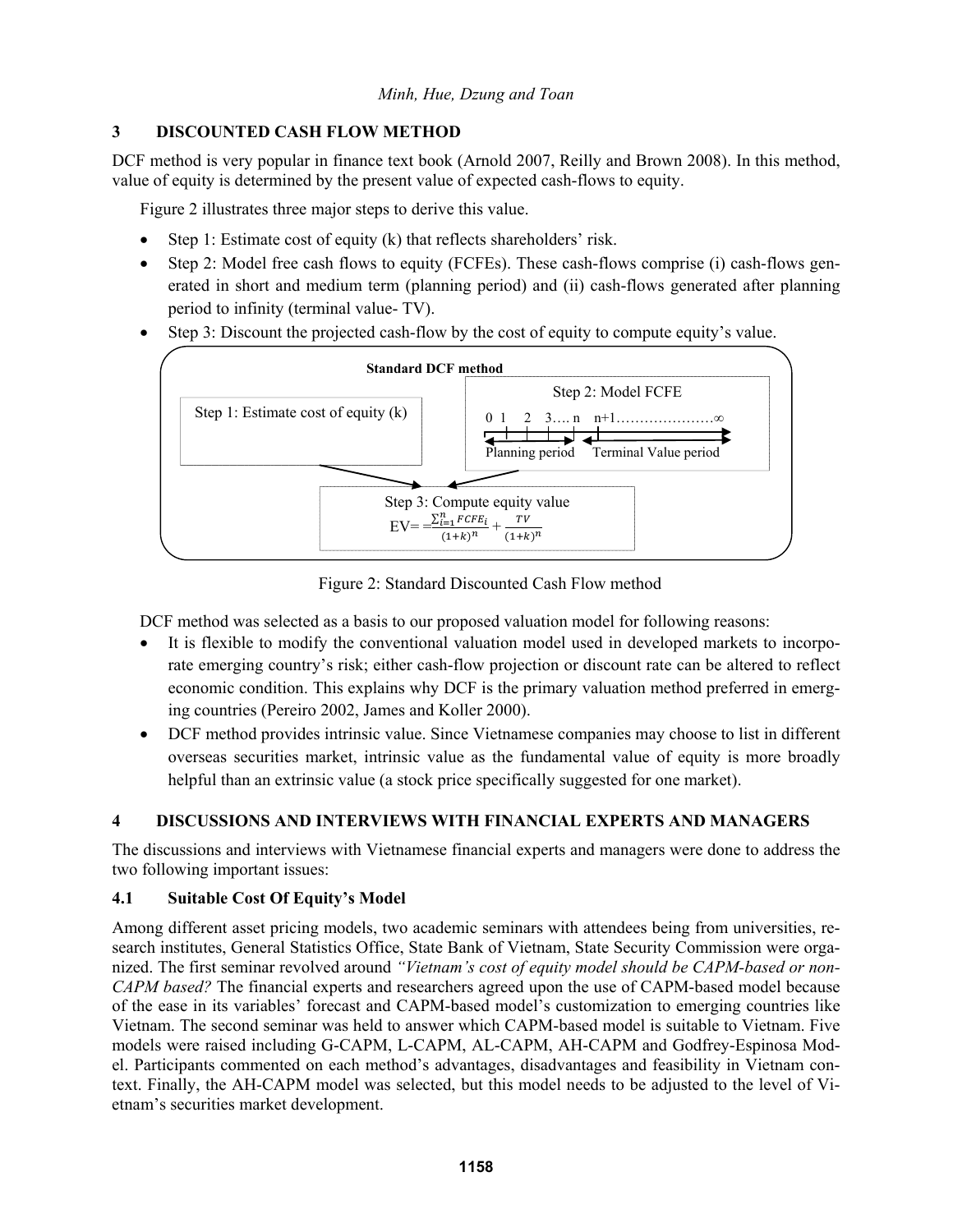# **4.2 FCFEs' Determinants**

The targeted interviewees were not only financial experts but also experienced managers of big and international companies in Vietnam. As these companies have been oriented toward international standards, they are more concerned with macro-economic conditions than their unsystematic risks. The financial experts and managers shared their viewpoints on the impact of some major determinants on Vietnamese company's FCFEs. As seen in Table 1, the most risky factor to company's FCFEs is the foreign exchange rate when all of the experts and managers stated that they could not estimate the State Bank of Vietnam's adjustment towards exchange rate. Inflation was agreed to be considered to project FCFEs due to high inflation rates in recent years. Economic growth was used to estimate FCFEs after the planning period when the mature companies were assumed to grow along with the economy. Company risks seemed not to affect substantially FCFEs because these companies are big and stable. The managers and experts mostly agreed that their target sale volume of the planning year was usually adjusted based on their past sale performance.

| Table 1. HIRTYICW TOSHIIS OII I CT E S HURTHIIIIHIIS |                                |                                |                    |                            |                      |                                           |  |  |  |  |
|------------------------------------------------------|--------------------------------|--------------------------------|--------------------|----------------------------|----------------------|-------------------------------------------|--|--|--|--|
| <b>Interviewees</b>                                  |                                | Impact of determinants to FCFE |                    |                            |                      |                                           |  |  |  |  |
|                                                      |                                | Inflation                      | Economic<br>growth | Foreign ex-<br>change rate | Past sales<br>volume | Company<br>ri <sub>sks</sub> <sup>1</sup> |  |  |  |  |
| Financial<br>managers                                | Food processing                | Yes                            | <b>Yes</b>         | Strongly yes               | N <sub>0</sub>       | N <sub>0</sub>                            |  |  |  |  |
|                                                      | Textiles                       | Yes                            | Yes                | Yes                        | Yes                  | N <sub>0</sub>                            |  |  |  |  |
|                                                      | Automobile                     | Yes                            | Yes                | Yes                        | Yes                  | N <sub>0</sub>                            |  |  |  |  |
|                                                      | Agricultural machines          | Yes                            | Yes                | <b>Yes</b>                 | Yes                  | N <sub>0</sub>                            |  |  |  |  |
|                                                      | Electronics                    | Yes                            | <b>Yes</b>         | Firmly Yes                 | Yes                  | N <sub>0</sub>                            |  |  |  |  |
| Financial<br>experts                                 | National Economics University  | Yes                            | Yes                | Surely                     | <b>Yes</b>           | N <sub>0</sub>                            |  |  |  |  |
|                                                      | General Statistics Office      | Yes                            | Yes                | Yes                        | Yes                  | N <sub>0</sub>                            |  |  |  |  |
|                                                      | Development Strategy Institute | Yes                            | Yes                | Yes                        | Yes                  | N <sub>0</sub>                            |  |  |  |  |

Table 1: Interview results on FCFE's determinants

1 Company risks refer as unsystematic risks such as change of management board, operational risks, etc.

# **5 THE PROPOSED EQUITY VALUATION MODEL**

After reviewing literature on equity valuation in emerging markets and the viewpoints of Vietnamese financial experts and managers, the proposed model is developed from standard DCF model as in Figure 3.

# **5.1 Cost of Equity Computation**

As seen in equation (1) of the Figure 3, the Adjusted Hybrid CAPM (Pereiro 2002) is modified to Vietnamese context by using market data from a foreign securities market in the South East Asia region as benchmark values. The modified variables were also reconfirmed in the discussions with Vietnamese experts and practitioners. The equation's variables are explained in details as follows:

 $R_{FR}$ <sup>X</sup> is the risk free rate of an investigated foreign market (hereby refer as X market). The research model stands on the foreign investors' viewpoint; the investors will compare the market return as well as a specific investment return with their own risk free return. As the result, T-bond 10- Years rate of X government is adopted as the risk-free rate.

R<sub>C</sub><sup>VN</sup> represents the country risks of Vietnam that foreign investors have to bear when they invest in another country like Vietnam; this is the premium added to the expected return of a foreign investor to compensate the country risks. In this case, Vietnamese country risk premium is calculated by the spread of Vietnamese sovereign bonds over equivalent bonds of the X market.

B<sup>VN</sup> is the country Beta which is referred as the slope regression between Vietnamese equity market index (VN index) and X market index.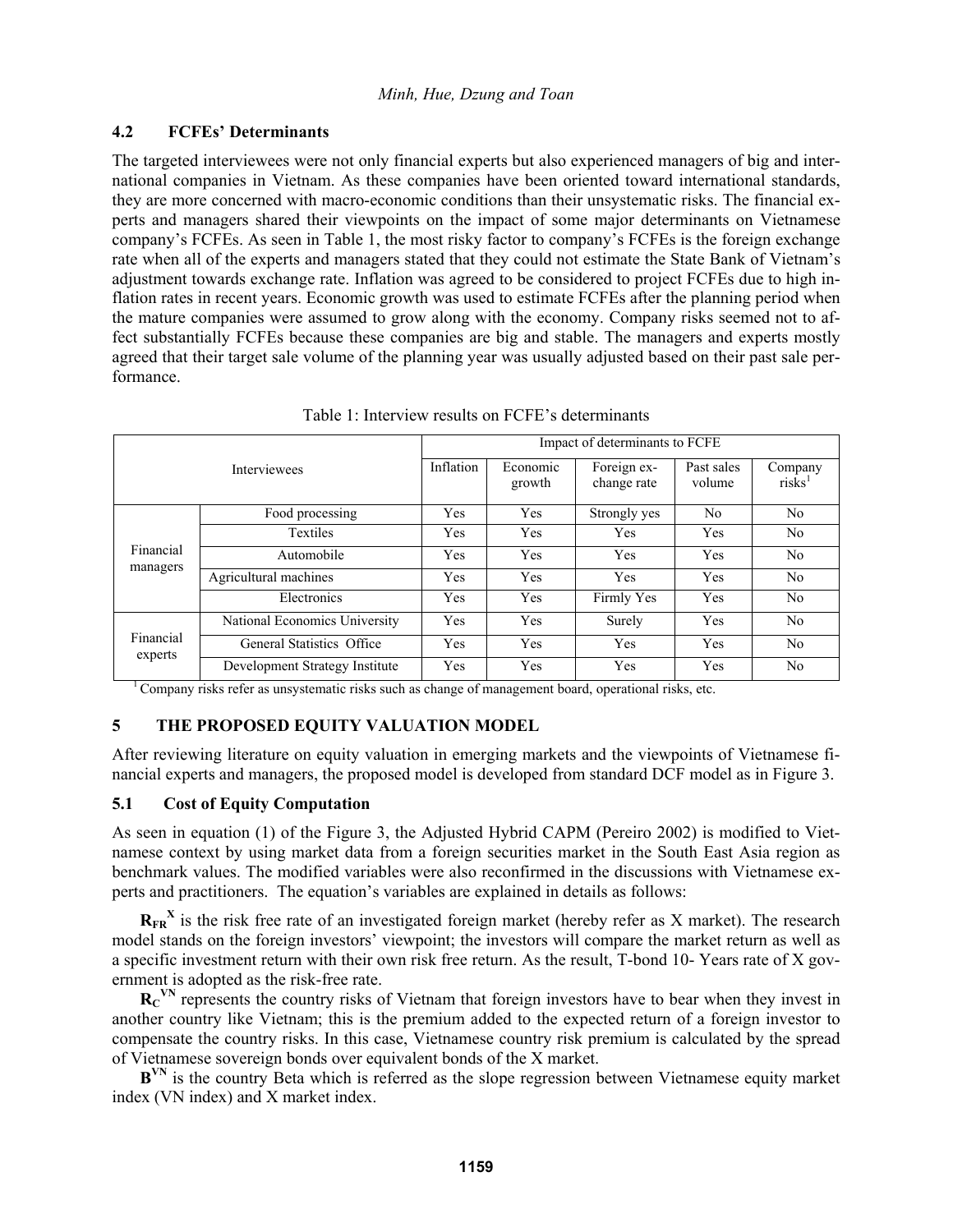$B<sub>U</sub><sup>X</sup>$  is the average unlevered beta of comparable companies quoting in the X securities market. Unlevered Beta helps to remove the effect of debt on capital structure. As a result, this approach allows a foreign investor compares the real level of risk between different companies. Unlevered beta is calculated by Hamada (1969)'s equation:  $\mathbf{B}_u^{\mathbf{X}} = \frac{\mathbf{B}_l^{\mathbf{X}}}{1 + (\mathbf{1} + \mathbf{X})^2}$  $\frac{b_l}{1+(1-t^X)x D/E}$  with  $B_l^X$  being Levered Beta of a comparable compa-

ny;  $t^X$  being Corporate tax of the foreign country; D/E being Debt/Equity ratio of the company.

 $R_{MT}$ <sup>X</sup> is the X market return. Then  $(R_{MT}^X - R_{FR}^X)$  is referred as market risk premium that foreign investors require to compensate their X market risk.

 $(1-R^2_{\text{VN}})$  is the factor to alleviate the double-estimation of country risk premium on cost of equity.  $R^2_{\text{VN}}$  is the coefficient of determination of the regression between the volatility of Vietnam's securities market index (VN-index) against the variation in country premium risk.

### **5.2 Free Cash-Flows to Equity (FCFEs) Calculation in X currency**

#### **5.2.1 FCFEs in Real Value**

The technique to model free cash flows to equity (FCFEs) has been exhaustively discussed in finance textbook (Damodaran 2006, Arnold 2007). The paper only addressed some noteworthy points to value Vietnamese companies.

Firstly, we proposed that the companies should have a five-year planning period in which they have detailed FCFEs' forecast in each year. A longer-term prediction (of 10 or 15 years) will produce less accurate results due to the volatile economic conditions in Vietnam. Besides, planning period is often regarded as a firm's extraordinary growth period (Pereiro 2002). Most listed big companies in Vietnam have reached their mature stage (or operated in mature industries); thus, their time to maintain high growth rate is likely to be shortened. In short, five-year planning horizon is reasonable given the features of Vietnamese economy and its listed big companies.

Secondly, expected FCFEs in planning period were derived from the projected financial statements; the process was shown in equation (2) in Figure 3. Because listed companies are required to public historical financial data and future business plan to investors, appraisals can employ the information to build financial statements for up-coming years.

Finally, Terminal Value (TV) can be estimated by assuming that company will grow at constant rate *g*  from planning period to infinity as described in equation (3). Since most big listed Vietnamese companies are at their mature stage, a good proxy for *g* can be GDP growth rate. According to Pereiro (2002) and John Tjia (2009), most mature business grow at around the economy's growth as competition increases and profit decreases in their operating industries.

#### **5.2.2 Inflation Adjustment to FCFEs**

Inflation is among key concerns of Vietnamese companies in our interviews. Equation (4) is used to deal with inflation, in which the projected financial statements in real term will be multiplied with expected inflation rate in the next year to obtain nominal value.

#### **5.2.3 Currency Conversion**

At this step,  $FCFE_i$  and TV denominated in VND were converted into the listing currency used in a foreign stock market (hereafter refer to X currency). The literature (McKinsey et al. 2010, Pereiro 2002) suggested two alternatives: using spot exchange rate or forward exchange rate. The former first discounts the VND projected cash-flows with the VND discount rate; then translates the present value of equity in VND into X currency using current spot exchange rate X/VND. Since most asset pricing models (including AH-CAPM model) provide a discount rate expressed in the currency of a developed market, the unavailability of VND discount rate led to our preference of the second option.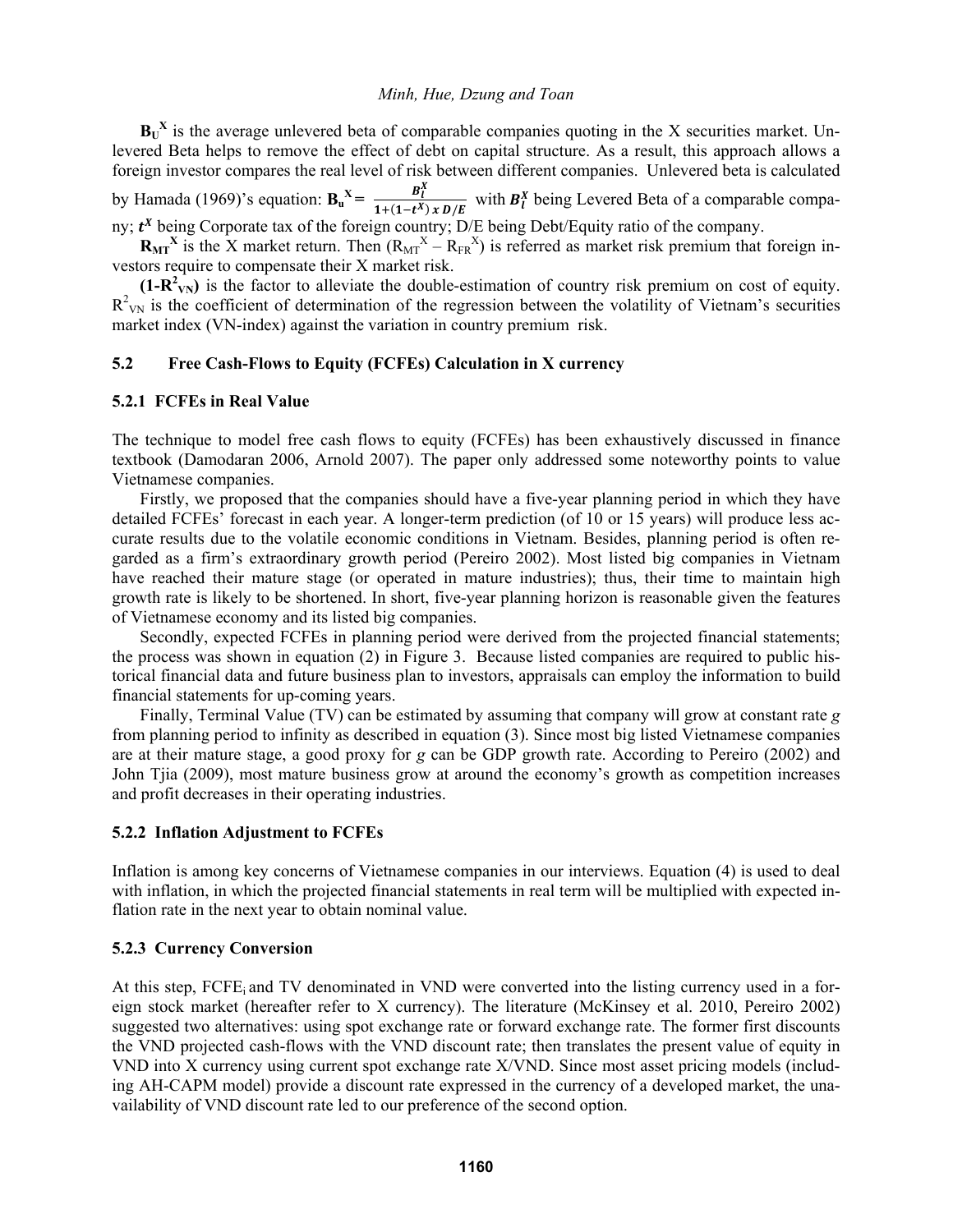

Figure 3: The proposed equity valuation model of Vietnamese companies in foreign securities market

Following the second method, cash-flows and terminal value in VND were converted into X currency on a year-by-year basis using the forward exchange rate. The obtained figures (FCFE; and TV in X currency) were then discounted at X-based cost of equity which was drawn from the AH-CAPM model. However, in Vietnam, a forward-exchange market is nonexistent. Therefore, it is necessary to compute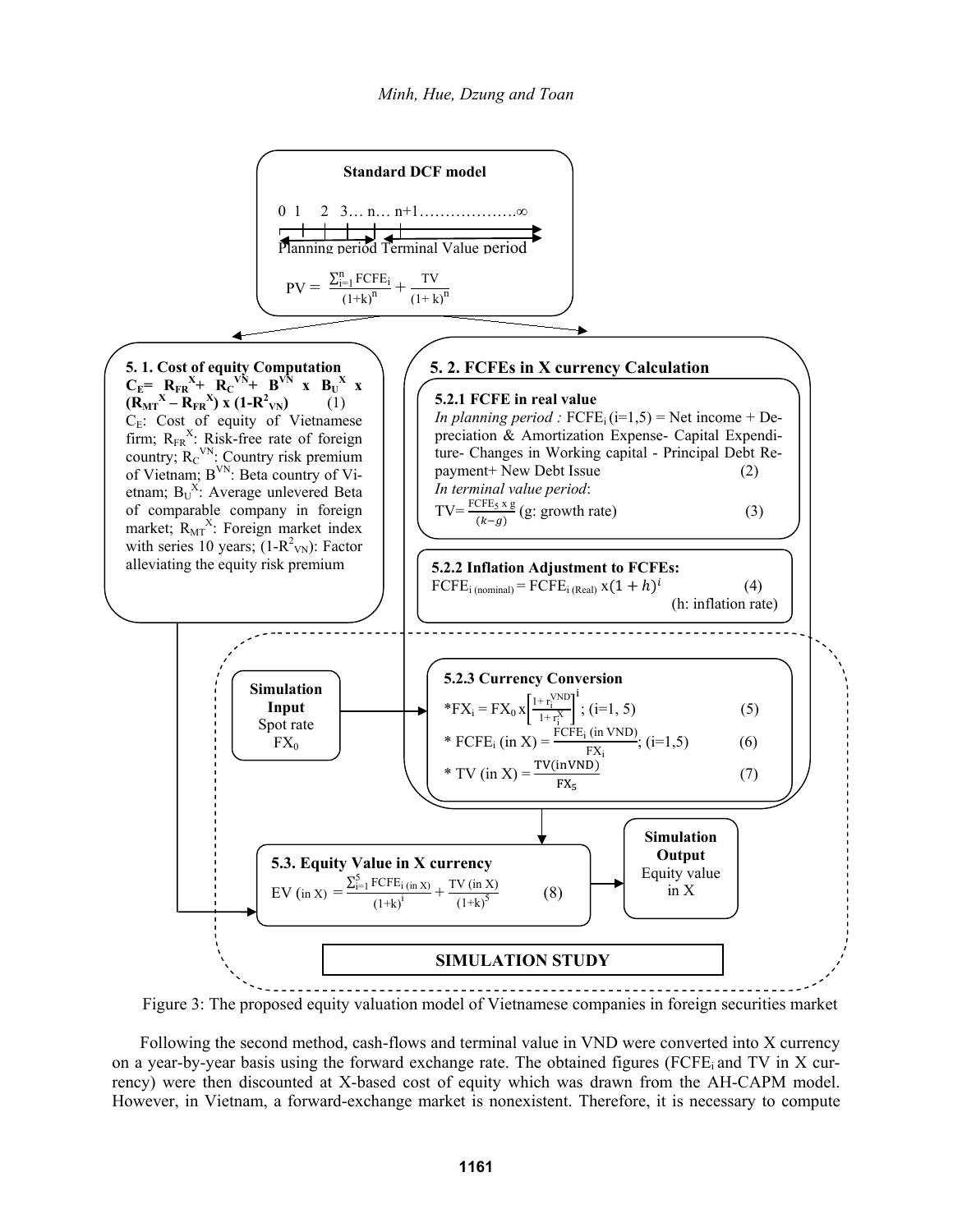the forward exchange rate from the spot current exchange rate using the interest rate parity theory as in equation (5) in Figure 3.

As discussed in section 4.2, the spot exchange rate was confirmed by the interviewees to be among one of highly uncertain macro-economic factors because under the semi-floating foreign exchange regime in Vietnam, the exchange rate is significantly influenced by subjective adjustment from the government. Therefore, to enhance the reliability of the final equity value, Monte Carlo Simulation was employed to address the estimation of the forward exchange rate.

# **5.3 Equity Value denominated in X currency**

After cost of equity from equation (1) and free cash-flows to equity denominated in X currency from equation (6) and (7) were obtained, equity value was derived as in equation (8).

# **5.4 Simulation Study**

Monte Carlo Simulation (MCS) "relies on repeated random sampling and statistical analysis to compute the results" (Raychaudhuri 2008). MCS can be run in practice by software like Crystal Ball Professional Edition suite (Lawrence 2002). MCS in our proposed model has the double- functions. Like the conventional application, MCS assists the assessment of equity value's variability originated from the uncertain spot exchange rate. Furthermore, MCS also provides a sound basis for valuation practitioners to estimate the forward exchange rate which is not available in Vietnam. Following MCS's methodology suggested by Raychaudhuri (2008), we developed our simulation logic as in the Figure 3.

- **Input:** the spot foreign exchange rate is selected as the simulation input. To identify a statistical distribution that best captures its variability, valuation practitioners can rely on available historical data on the spot exchange rate as well as fitting procedures widely discussed in the literature (Raychaudhuri 2008, Law 2011).
- **Logical Model**: The logical relationship describes the transformation mechanism from input to output which includes box 5.2.3 and 5.3 in Figure (3). To describe,  $FX_0$  firstly takes a random value that conforms to its probability distribution. Each given  $FX_0$  generates a set of forward exchange rate at a term i  $(FX_1, FX_2,..., FX_5)$  through the equation (5). Then, the FCFE<sub>i</sub> in VND is divided by  $FX_i$  on year-by- year basis and TV in VND by  $FX_5$ ; the projected cash-flows expressed in X currency is obtained through the equation (6) and (7).
- **Outputs**: When  $FX_0$  was attributed a random value, a value of equity was collected. After thousands of iterations, a distribution of equity value for statistical analysis was established.

# **5.5 Model's Confirmation With Experts and Practitioners**

The model was presented again with the investigated experts and practitioners. They had feedback on the customized variables of the cost of equity computation. The AH-CAPM could not apply totally in Vietnam, only the idea of the model was used and the model was modified by the proposed way. In addition, the comments of the experts and practitioners were on FCFEs calculations in which each factor was discussed to get the agreed factors. Finally, the proposed model has gained agreement between academic experts and practitioners before the model testing with a typical Vietnamese company

# **6. MODEL TESTING**

The proposed model was tested on a typical big listed Vietnamese company manufacturing dairy products (company A) with the foreign securities market, that being the Singapore Securities market (SGX). The company A is a recognized company with transparent audited financial reports. Therefore, different agents will acess the same information

# **6.1 Cost of Equity Computation for company A**

The cost of equity of the company A was calculated following the fomular 5.1 in Figure 3 with the details below: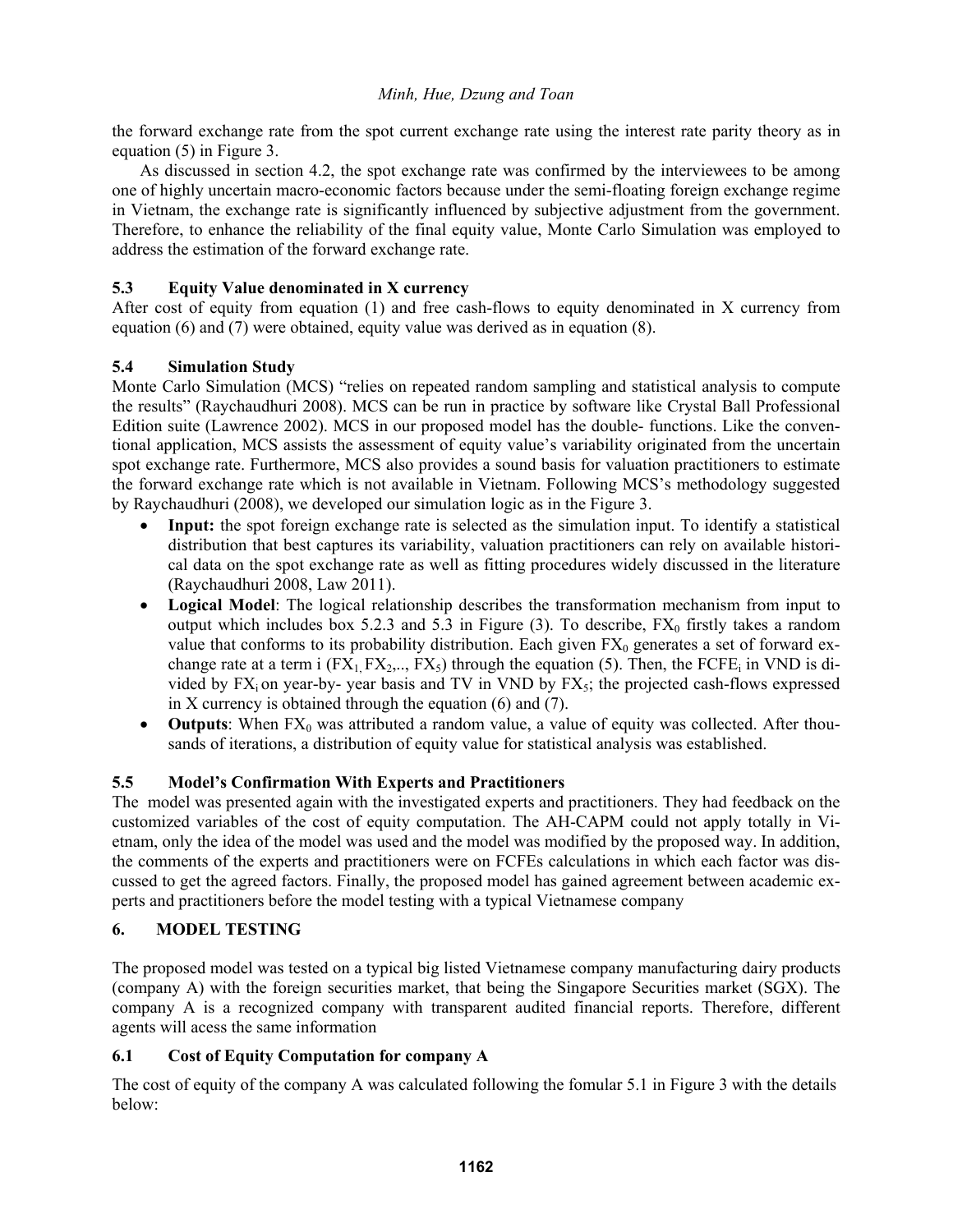| Variables                                                                                                                                                                                   | Source of data                                                       |        |  |  |  |
|---------------------------------------------------------------------------------------------------------------------------------------------------------------------------------------------|----------------------------------------------------------------------|--------|--|--|--|
| $R_{FR}^{\text{X}}$ : 10 years T-Bond Singapore                                                                                                                                             | http://asianbondsonline.adb.org/singapore.php                        |        |  |  |  |
| $R_C$ <sup>VN</sup> : Vietnam Country Risk Premi-                                                                                                                                           | http://pages.stern.nyu.edu/~adamodar/New Home Page/datafile/ctrypre  |        |  |  |  |
| um                                                                                                                                                                                          | m.html                                                               |        |  |  |  |
| B <sup>VN</sup> : Country Beta of Vietnam                                                                                                                                                   | Author estimates by regressing VN-Index over MSCI Singapore index in | 2.5710 |  |  |  |
|                                                                                                                                                                                             | 10 years                                                             |        |  |  |  |
| $B_{U}^{\Lambda}$ : Beta of comparable company                                                                                                                                              | http://www.reuters.com/finance/stocks/financialHighlights?symbol=FRN | 0.8071 |  |  |  |
| listed in SGX                                                                                                                                                                               | M.SI                                                                 |        |  |  |  |
| $R_{\text{MT}}^{\text{X}}$ : MSCI Singapore Index                                                                                                                                           | http://us.ishares.com/product_info/fund/overview/EWS.htm             | 11.49% |  |  |  |
| $1-R^2_{\text{VN}}$                                                                                                                                                                         | Adjusted Local CAPM Variants (Pereiro 2002, p111)                    | 0.6    |  |  |  |
| Cost of equity (k): Adjusted Hybrid CAPM model for Vietnamese company valuation<br>$C_E = R_{FR}^{X+} R_C^{VN+} B_V^{VN} x B_U^{X} x (R_{MT}^{X} - R_{FR}^{N}) x (1-R_{VN}^{2}) = 19.93879$ |                                                                      |        |  |  |  |

Table 2: Cost of equity for company A

# **6.2 FCFEs Estimation for company A**

Table 3 summarizes the result of FCFEs estimation for company A based on the company's audited financial reports. FCFEs were drawn from projected financial statements while terminal growth rate *g* was predicted at future Vietnam's GDP growth rate 6.5% (SBV 2012). The average inflation rate for 2012- 2017 was forecasted at 10%/ year (SBV 2012) with benchmark year being 2012. The forward exchange rate SGX/VND was calculated based on the Vietnamese and Singaporean government bond rate at term 1 year to 5 years (AsiaBondsOnline 2012).

Table 3: Equity valuation for company A

| <b>HISTORICAL DATA</b>                                                           |            |            |            |            |            |            |  |  |  |  |
|----------------------------------------------------------------------------------|------------|------------|------------|------------|------------|------------|--|--|--|--|
| (Sources: financial statements published in the official website of the company) |            |            |            |            |            |            |  |  |  |  |
|                                                                                  | 2006       | 2007       | 2008       | 2009       | 2010       | 2011       |  |  |  |  |
| Sales (billion VND)                                                              | 6,289.44   | 6,675.030  | 8,380.560  | 10,820.140 | 16,081.466 | 22,071.000 |  |  |  |  |
| Net income (billion VND)                                                         | 659.890    | 963.448    | 1,248.690  | 2,378.070  | 3,165.000  | 4,218.000  |  |  |  |  |
| FCFE from 2006-2011                                                              | (9.235)    | (201.182)  | 941.008    | 2,554.877  | 1,520.251  | 856.794    |  |  |  |  |
| <b>FORECASTED DATA</b>                                                           |            |            |            |            |            |            |  |  |  |  |
|                                                                                  | 2012       | 2013       | 2014       | 2015       | 2016       | 2017       |  |  |  |  |
| Sales (b.VND)                                                                    | 26,480.000 | 31,780.000 | 38,130.000 | 45,760.000 | 54,900.000 | 65,880.00  |  |  |  |  |
| Net income (b.VND)                                                               | 4,690.000  | 5,230.000  | 5,720.000  | 6,180.000  | 6,870.000  | 7,557.000  |  |  |  |  |
| FCFEs 2012-2017 (b. VND)                                                         | 8,797.635  | 5,113.422  | 5,424.545  | 5,664.377  | 6,097.289  | 6,309.724  |  |  |  |  |
| Perpetual growth rate (g)                                                        |            |            |            |            |            | 6.5%       |  |  |  |  |
| <b>Terminal value (b. VND)</b>                                                   |            |            |            |            |            | 49,998.925 |  |  |  |  |
| Average inflation rate                                                           | 10%        |            |            |            |            |            |  |  |  |  |
| Inflation- adjusted FCFEs                                                        | 8,797.635  | 5,624.764  | 6,563.699  | 7,539.286  | 8,927.041  | 10,161.873 |  |  |  |  |
| Inflation- adjusted TV                                                           |            |            |            |            |            | 80,523.769 |  |  |  |  |
| Spot VND/SGD                                                                     | 16,509.000 |            |            |            |            |            |  |  |  |  |
| Forward FX rate                                                                  |            | 18,358.015 | 20,435.399 | 22,661.327 | 25,073.691 | 27,635.578 |  |  |  |  |
| FCFEs 2012-2017(b.SGD)                                                           | 0.533      | 0.306      | 0.321      | 0.333      | 0.356      | 0.368      |  |  |  |  |
| <b>Terminal Value (b.SGD)</b>                                                    |            |            |            |            |            | 2.914      |  |  |  |  |
| Cost of equity $(\% )$                                                           | 19.94      |            |            |            |            |            |  |  |  |  |
| Equity value (bSGX)                                                              | 2.1656     |            |            |            |            |            |  |  |  |  |

# **6.3 Company A's Equity Value and Simulation Study**

As seen in Table (3), equity value calculated for company A is 2.1656 billion \$SGD. However, if the spot VND/SGD rate fluctuates in 2012, the final equity value will be altered correspondingly. Therefore, Monte-Carlo simulation is carried out to examine the stability of the equity value. Firstly, function FIT in Crystal-Ball software was used for 50 historical observations of monthly average VND/SGD spot rate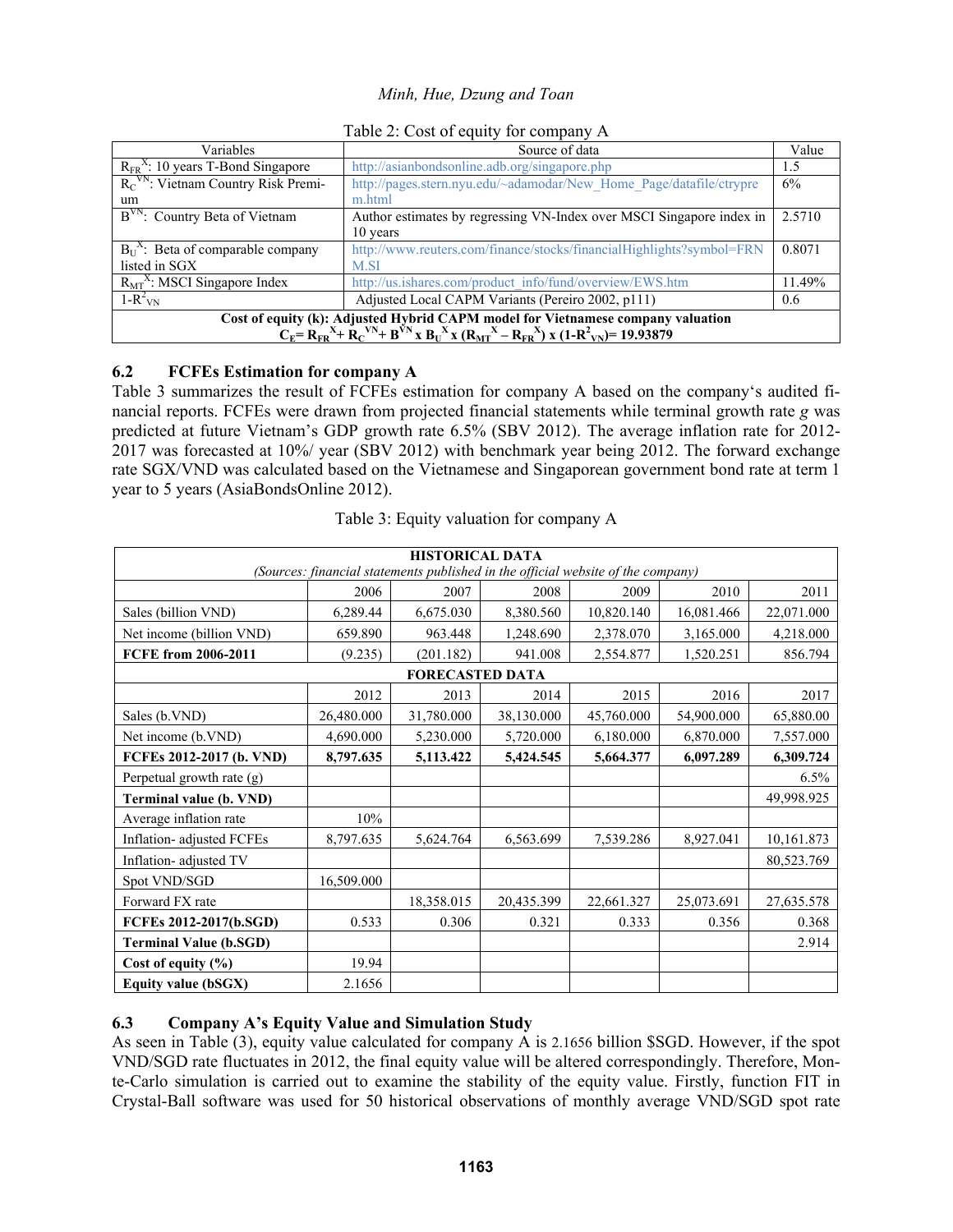during 2008-2012 to determine its distribution probability. Figure 4 shows that the VND/SGD spot rate has Pareto distribution with its parameters location and shape being 11,234.61 and 5.52296 accordingly.



Figure 4: Spot VND/SGD distribution probability

In the simulation settings, Monte Carlo sampling method and confidence level of 95% are selected. After 10,000 trials, the result was shown in the forecast chart (Figure 5); 80% of probability the equity value of firm A ranges from 1.97 to 3.1 \$billion SGD. The statistics view also shows that the final equity values' distribution seems to be beta distribution.



Figure 5: Simulation result for company A's equity value forecasted in SGD

With 0.55 billion outstanding shares, 80% of probability that firm A's price per shares varies from 3.58 to 5.61 \$SGD. In comparison with another dairy products- making company in Singapore with current share price being 6.7 \$SGD, company A's stock may considered to be competitively lower. Hence, company A might have a good reasoning to float its stock in SGX.

# **6.4 Sensitivity Analysis**

To examine the sensitivity of the proposed model, inflation rate and perpetual growth rate is changed. The former adopts the triangular distribution with minimum, maximum and likeliest value being 8%, 15%, 13% correspondingly (SBV 2012). The later has the triangular distribution with its similar value being 5%, 8%, 7% (SBV 2012). Sensitivity chart (Figure 6) shows that FX rate proves the most influential factor on equity value in X currency; it contributes to 83.6% to the equity value's variance. Next comes inflation rate (12.9%) and perpetual growth rate comes last (3.4%).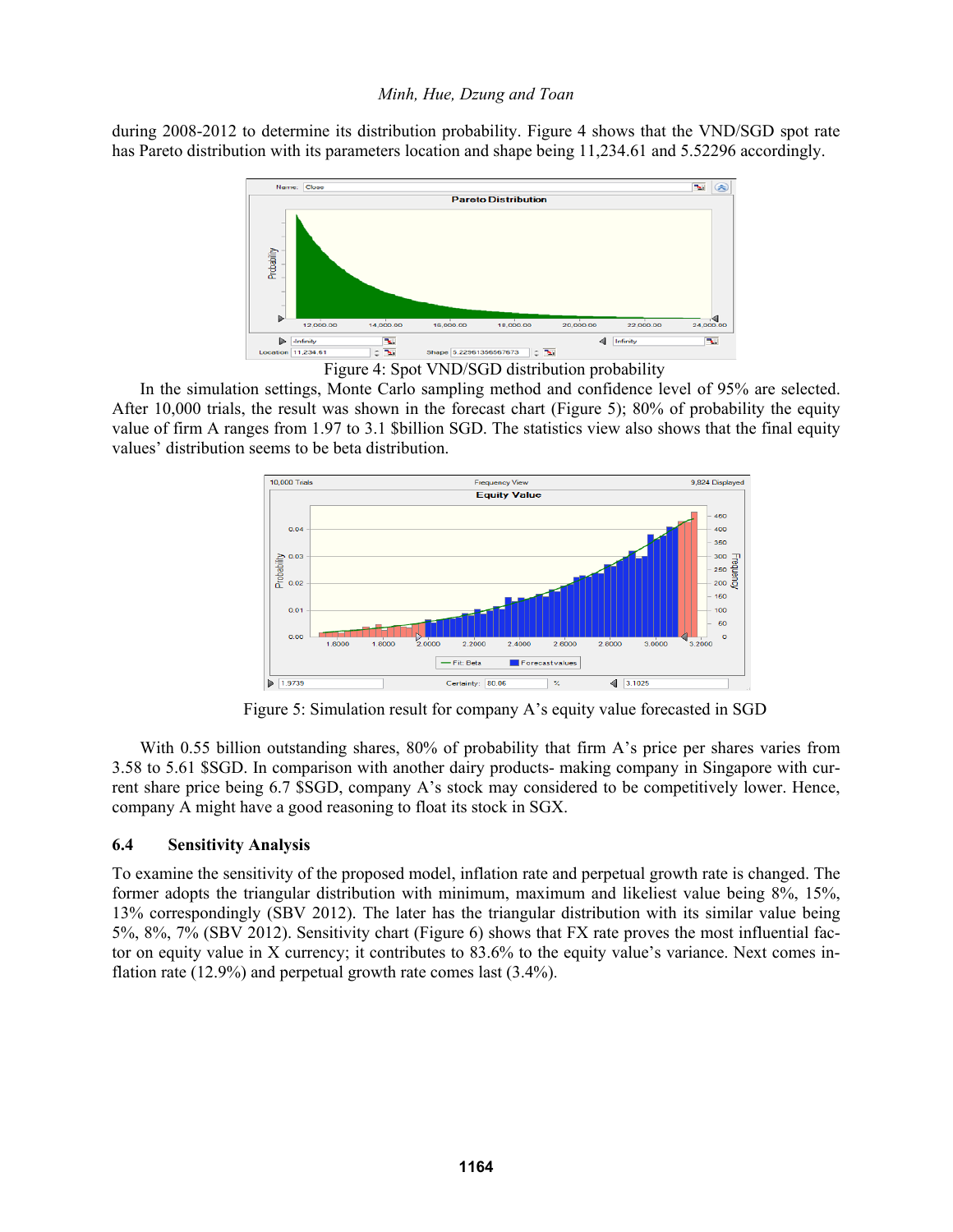

Figure 6: The sensitivity chart

### **7 CONCLUSION**

The paper raised a new approach to Vietnamese companies in their equity valuation. In respect to international investors' perspectives, the proposed model avoided the problems of illiquidity, low volume, unstable and unreliable data, etc. in Vietnam securities markets by using another developed foreign securities market in the region. In addition, through the interviews with domestic experts and managers, the proposed model was customized and adjusted to match with Vietnamese circumstances. The feasibility and ease of the model was also proved by a model testing on a typical and big Vietnamese company. As a result, the proposed equity valuation model was highly appreciated by Vietnamese financial experts and practitioners; and the tested company A has been applied the model to calculate its stock price as reference data in its cross-listing plan. The equity value denominated in a foreign currency may give the signal to Vietnamese managers in deciding whether they should issue their firm securities in other foreign markets. Therefore, the proposed equity valuation model has planned to expand and apply to other Vietnamese companies to strengthen the Vietnamese capital mobilization from foreign securities markets

### **REFERENCES**

Arnold, G. 2007. *Essentials of Corporate Financial Management*. England: Prentice Hall. Asia Bonds Online. 2012. http://asianbondsonline.adb.org (Accessed on 20 March 2012).

Black, F. 1972. "Capital Market Equilibrium with Restricted Borrowing". *Journal of Business* 45: 444–455.

- Bruner, R. and Chan, J. 2002. The Risk Premium for Investing in Emerging Markets: What Is It? Where
- Is It? Unpublished working paper. Darden Graduate School of Business Administration, University of Virginia. Damodaran, A. 2006. *Damodaran on Valuation – Security Analysis for Investment and Corporate Finance*. 2<sup>nd</sup> ed. New York: John Wiley & Sons.
- Doukas, J. and L. Switzer. 2000. " Common Stock Returns and International Listing Announcements: Conditional Tests of the Mild Segmentation Hypothesis". *Journal of Banking and Finance* 24: 471-502.
- Estrada, J. 2000. "The Cost of Equity in Emerging Markets: A Downside Risk Approach". *Emerging Markets Quarterly* 4: 19–30.
- Erb, C.B., C.R. Harvey and T.E. Viskanta. 1996. "Country Risk and Global Equity Selection". *The Journal of Portfolio Management* 9: 74–83.
- Foerster, S. R. and G. A. Karolyi. 1999. "The Effects of Market Segmentation and Investor Recognition on Asset Prices: Evidence from Foreign Stocks Listing in the United States". *Journal of Finance* 54: 981–1013.
- Godfrey, S. and R. Espinosa. 1996. "A Practical Approach to Calculating Costs of Equity for Investments in Emerging Markets". *Journal of Applied Corporate Finance* 9: 80–89.
- Hamada, R.S.1969. "Portfolio Analysis, Market Equilibrium and Corporation Finance". *Journal of Finance* 24: 13-31.
- Holtan, M. 2002. "Using Simulation to Calculate the NPV of a Project". Working Paper, Onward Inc. (Accessed 15 Jan 2012) http://www.investmentscience.com/Content/howtoArticles/simulation.pdf.